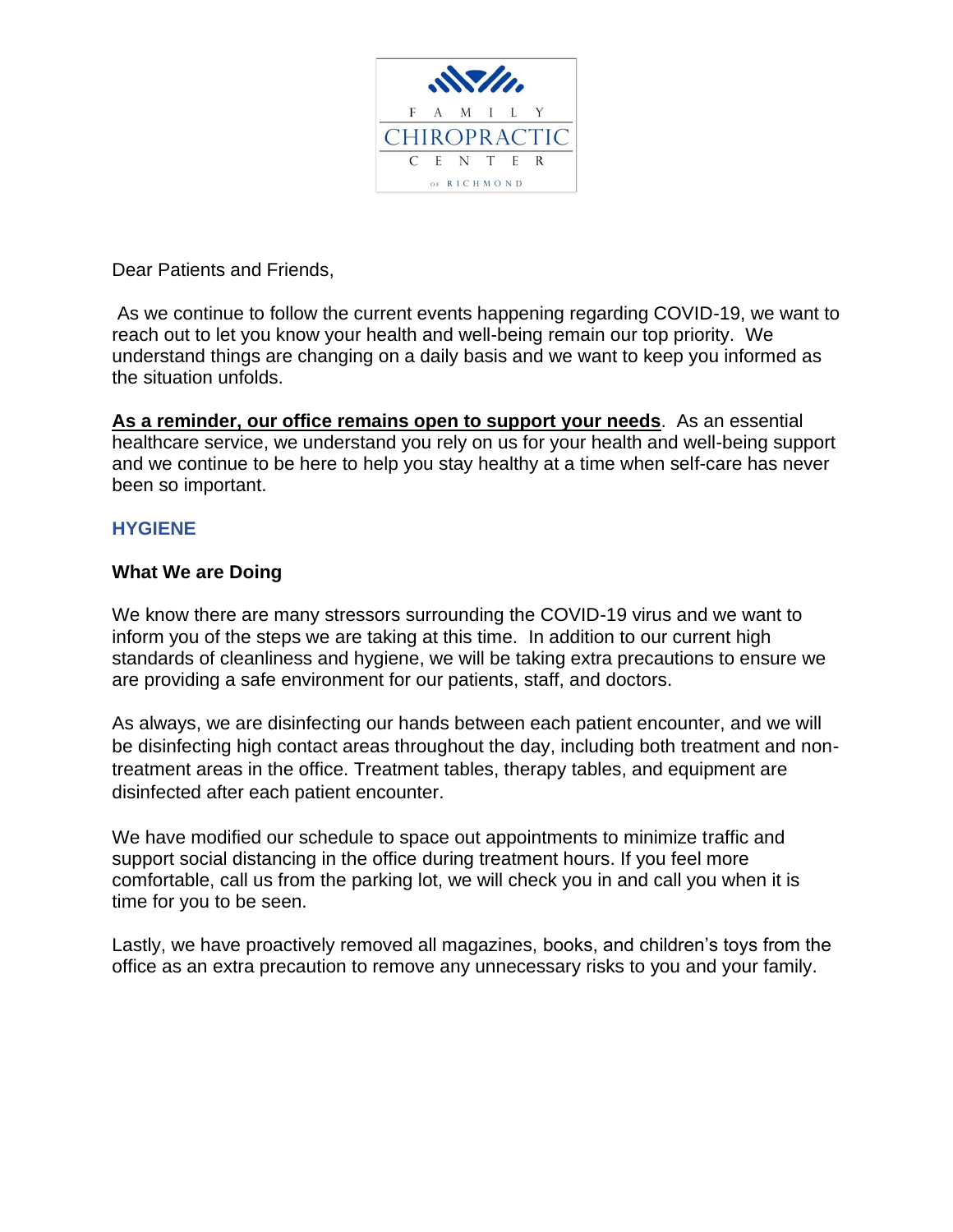

## **What You Can Do**

At this time, only patients are allowed in the office. Unfortunately, visitors are not permitted in the office unless the patient is a minor or the patient is in need of assistance. **Please wear a mask. Face covering are required in the office.**

When you first arrive at the office, we ask you to please disinfect your hands by either using hand sanitizer or washing your hands thoroughly. Before you enter any of the treatment areas you will be required to, again, wash your hands thoroughly with soap and water.

Please know we are limiting the number of patients in the office at any given time, so please call to schedule an appointment at 804-784-0161 to help in this effort. Additionally, we ask you to please follow current social distancing guidelines when you are in the building.

Remember, taking care of your health has never been so important, both body and mind. Please call our office or speak with us directly during your visit if you have questions about this information or ways in which you can help to keep your immune system healthy. Follow Us/Like us on Facebook at [www.facebook.com/familyccr](http://www.facebook.com/familyccr) for additional updates.

## *If you answer YES to any of the following questions, we ask that you not enter the office and please call us to discuss any 'YES' answers:*

- 1. Have you experienced any of the following symptoms in the past 48 hours?
- fever or chills
- cough
- shortness of breath or difficulty breathing
- fatigue
- muscle or body aches
- headache
- new loss of taste or smell
- sore throat
- congestion or runny nose
- nausea or vomiting
- diarrhea
- 2. Within the past 14 days, have you been in close physical contact (6 feet